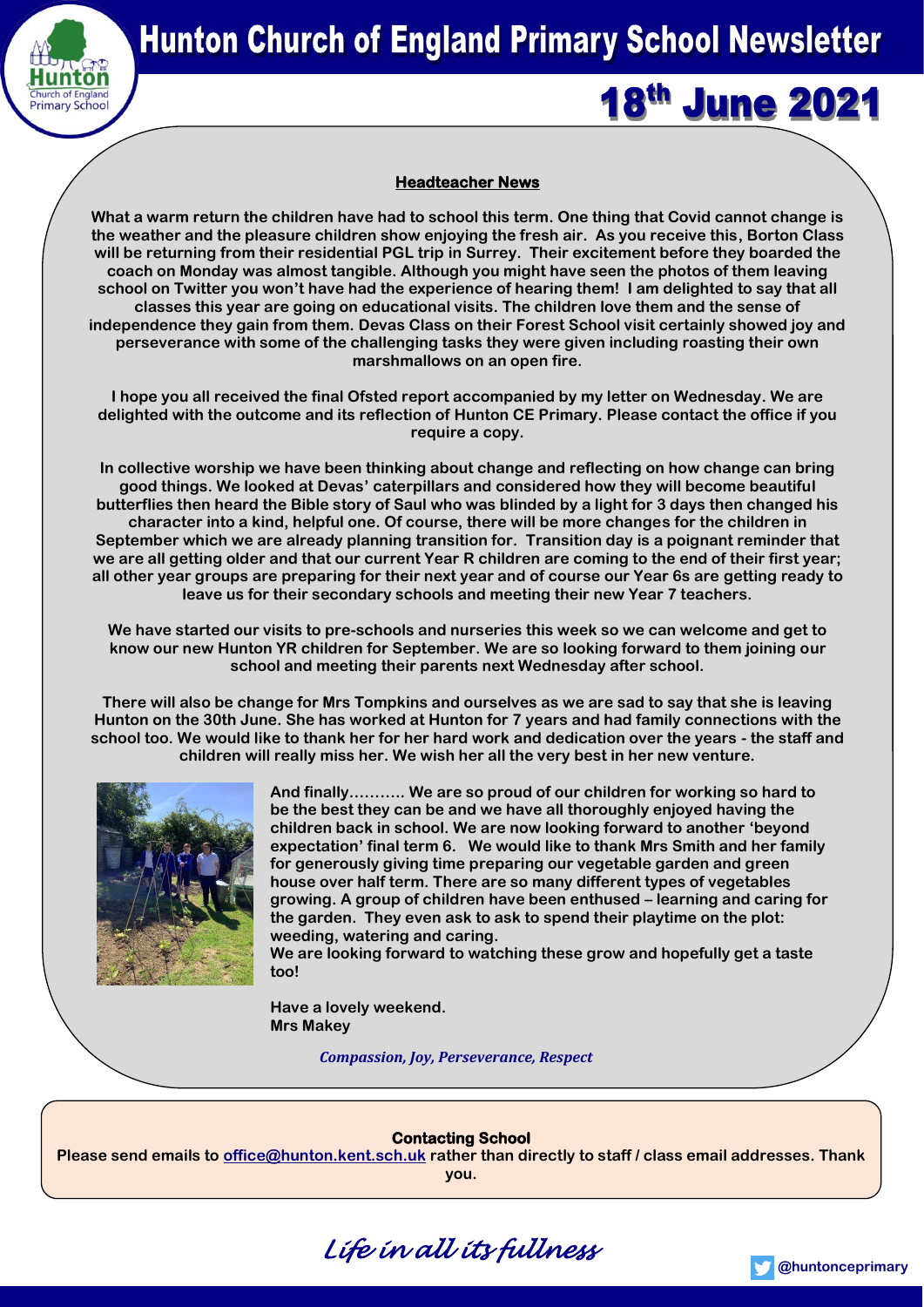

# **Star of the Week**

**Every week, each class nominates a pupil as 'star of the week' for an outstanding achievement or learning that has taken place. Their achievement will be linked to the Christian value they show. Look out for it on their certificate.** 

**A huge well done to the children who got awarded the star in the last two weeks! Congratulations for all their hard work.**

|                  | w/e 11 <sup>th</sup> June | w/e 18 <sup>th</sup> June                                         |
|------------------|---------------------------|-------------------------------------------------------------------|
| <b>Devas</b>     | <b>Mya</b>                | <b>Henry</b>                                                      |
| <b>Bannerman</b> | <b>Isabell</b>            | Jenna                                                             |
| <b>Porteous</b>  | Amy                       | <b>Rose B</b>                                                     |
| <b>Borton</b>    | <b>Ben</b>                | Seb, Jess,<br>Ryan W, Ben,<br>Archie, Layla,<br>Jocey,<br>William |

# **Sensory Garden**



**Written by Layla H: "This week in Borton class whilst the others are at PGL we have been very busy cleaning and weeding the sensory garden. Even though it was hard work it was also so fun. It now looks more tidy and pretty.** 

**And we are buying some things for it too. Any donations of garden stuff, wind chimes or maybe even any flowers or herbs would be very appreciated".**

**We will be using some of the money raised from the Captain Tom sponsorship to buy some of the items needed but any other donations would be most welcome.**

**Please see Twitter for more photos.**

**They have all received star of the week for their outstanding efforts.**

|                                             | <b>Dates</b>                                                     |
|---------------------------------------------|------------------------------------------------------------------|
| $21$ st - $25$ th<br>June                   | <b>Y4 Multiplication Check</b>                                   |
| Wednesday<br>23rd June                      | Porteous & non-PGL trip to<br><b>Herstmonceux Science Centre</b> |
| Wednesday<br>23rd June<br>4:30-5:30         | New parents meeting for<br>September 2021 Year R intake          |
| Thursday<br>24th June                       | <b>Bannerman visit to Kent Life</b>                              |
| Tuesday<br>29 <sup>th</sup> June<br>am      | Sports Day (reserve 6th July)                                    |
| Wednesday<br>30th June                      | Year 6 trip to Rochester<br>Cathedral                            |
| <b>Thursday</b><br>1st July<br>$9:15-10:15$ | New YRs coming to visit                                          |
| Friday<br>9th July<br>5pm                   | <b>School production</b>                                         |
| <b>Thursday</b><br>15th July                | Devas trip to Leeds Castle                                       |
| <b>Thursday</b><br>15th July                | <b>Borton and Porteous open</b><br>afternoon –provisional        |
| Friday<br>16th July                         | <b>Devas and Bannerman open</b><br>afternoon - provisional       |
| Wednesday<br>21st July                      | Last Day of term. Finish at<br>1:30 <sub>pm</sub>                |
|                                             | <b>Leavers service</b>                                           |

# **Dates and events in relation to Covid.**

**Early next week we will be sending you a letter with what we can or cannot do for the rest of the term. It is important that events go ahead for the children but due to safety we may not be able to invite all parents to all events. We hope you understand.**

# **Milk**

**Our school now provides a milk scheme that is available to all of our pupils and we would like to invite you to register your child if they would like to receive a carton of milk each day.** 



**School milk is free for under-5s, and for over-5s it is available at a subsidised price of 22p per day. Website registration link: [Cool Milk](https://customers.coolmilk.com/v2/register/)**